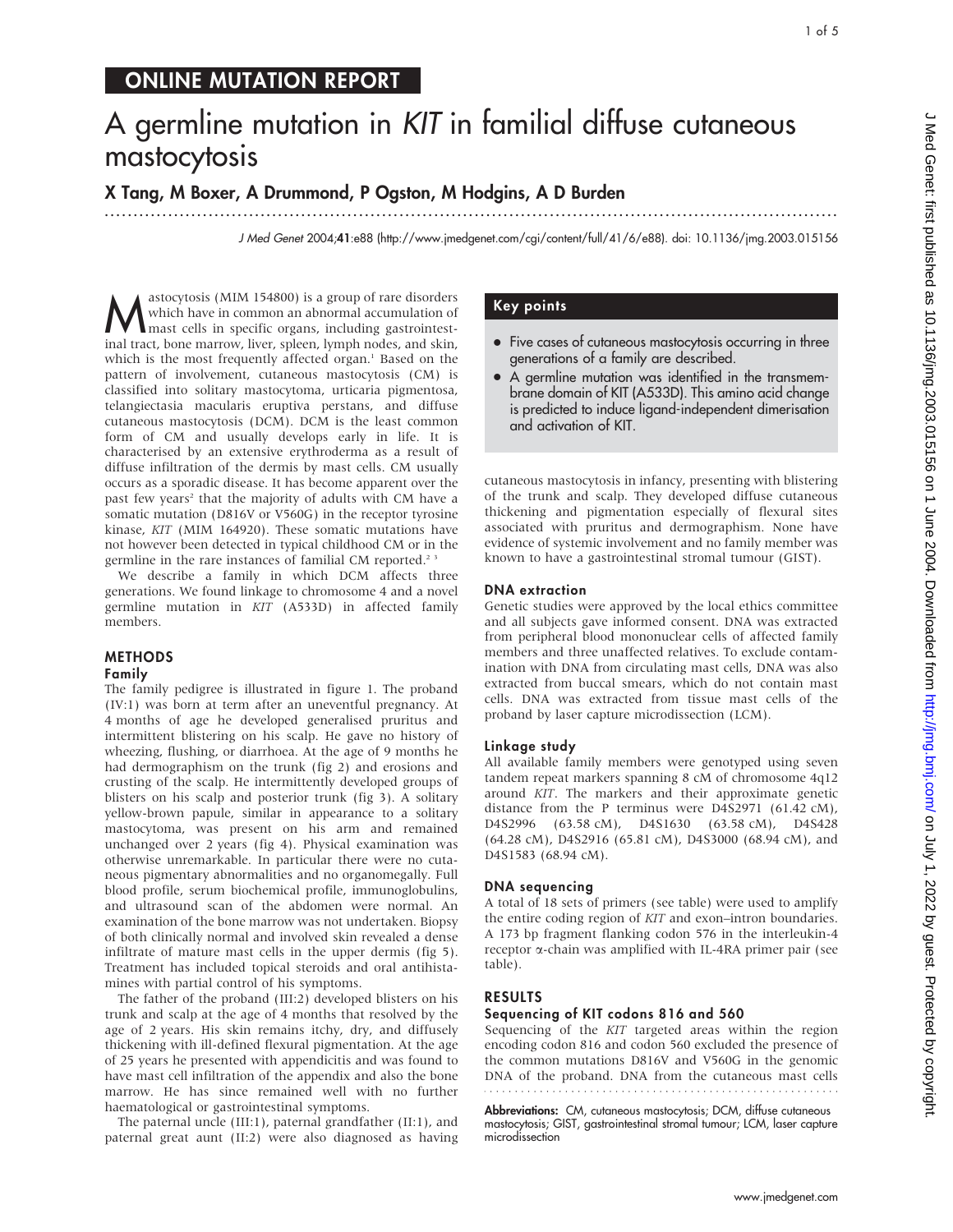

Figure 1 (A) Illustrated is the pedigree of the family, with filled squares (male) and circles (female) indicating individuals with DCM and open squares and circles indicating unaffected individuals. The subject number is indicated below each symbol. Listed to the left of subjects II:1 and III:1 are the microsatellite markers used to genotype the family. Below each subject are indicated the allele numbers for each microsatellite marker observed for the two chromosome 4q12 haplotypes inherited by each individual. The disease haplotype is blackened. A533D is the mutation identified in this family. M541L is a known polymorphism. (B) A single AluI site is present in the product amplified from the wild type resulting in 157 and 353 bp products. The A1619C change obliterates that AluI site so that the heterozygotes also have an undigested 510 bp product.

isolated by laser microdissection similarly revealed wild-type sequence in the DNA encoding these two codons.

#### Linkage analysis

ladder

Using the GENEHUNTER program, the maximal nonparametric LOD score around the KIT locus was 2.3  $(p = 0.03)$ . The shared haplotype identified in this family segregated with the disease (fig 1A).

#### Mutation analysis

The entire coding region, plus flanking sequences, of KIT was sequenced in extracted genomic DNA of the proband. A

cytosine to adenine transversion was identified in exon 10 at position 1619 resulting in an alanine to aspartic acid substitution at codon 533 of the transmembrane domain of KIT. Genomic DNA of the KIT exon 10 was sequenced from the other seven available family members (four affected and three unaffected). The 1619 C $>$ A transversion was found in all affected patients but not in unaffected individuals. The germline nature of the mutation was confirmed by the presence of A533D in DNA extracted from buccal washings of the proband and his affected father. The presence of the mutation was confirmed in all affected family members by restriction enzyme digestion and gel electrophoresis (fig 1B).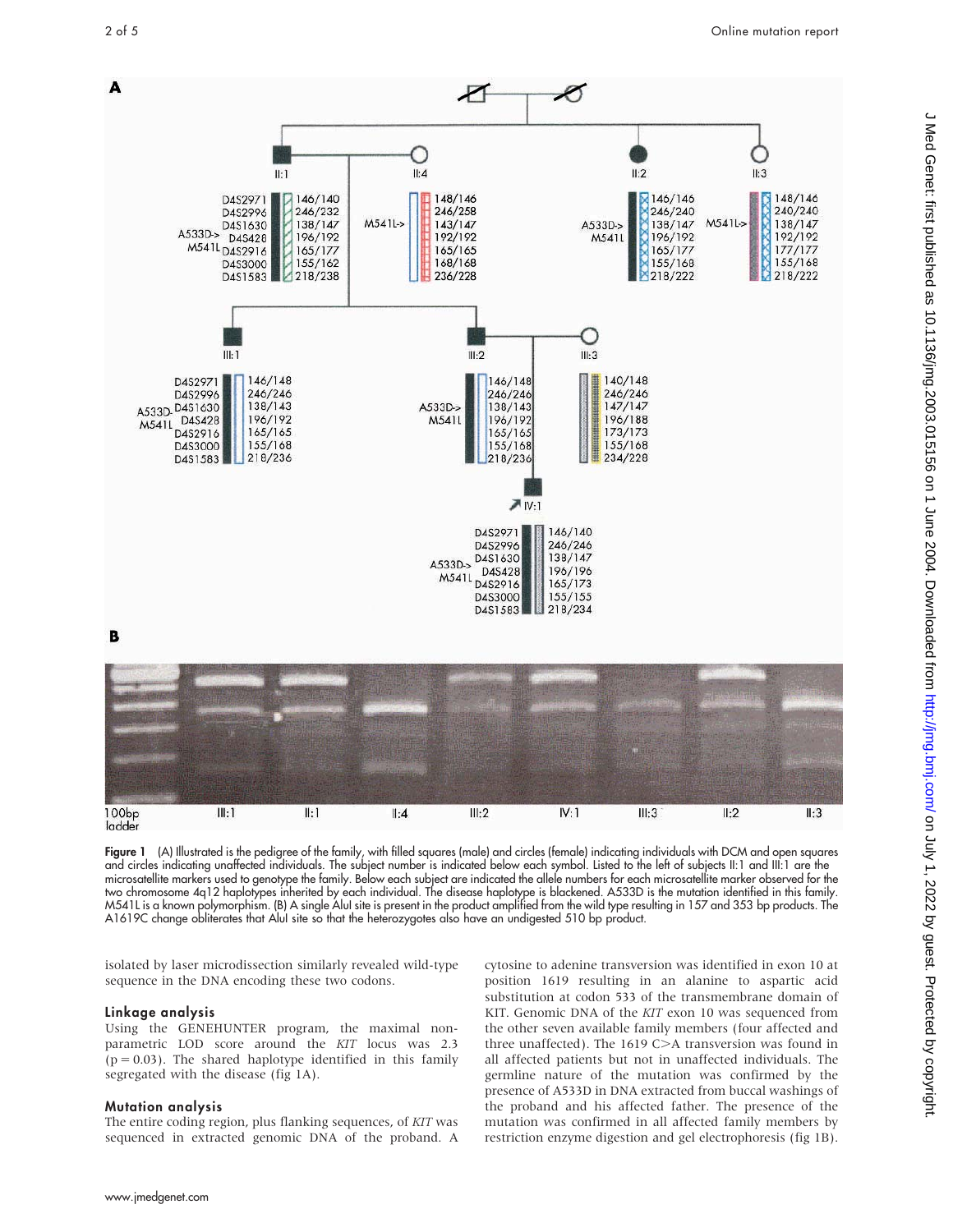

Figure 2 Marked dermographism on the proband at the age of 10 months.

To exclude the possibility that the  $1619$  C $>$ A transversion was a common polymorphism, the genomic DNA from 56 consented unrelated healthy controls was analysed. The mutation was not found in any of the 112 chromosomes.

A previously reported polymorphism (M541L) found in the DNA encoding the KIT transmembrane domain was detected during the analysis.<sup>4</sup> This mutation was present in all affected family members but also in two unaffected individuals (II:4 and II:3). It is therefore unlikely to contribute to the disease in this family.

A Q576R gain-of-function change in the IL-4R a-chain that is associated with atopy has been suggested to modify the severity of cutaneous mastocytosis by making mast cells relatively resistant to the effects of activating mutations in KIT. <sup>5</sup> Sequence analysis was used to identify whether Q576R was present in family members. Of the five affected individuals analysed, Q576R was present in II:1 and II:2 but not in the other three affected individuals. There was no clear difference in disease severity between those with and without Q576R although the only individual with known systemic disease (III:2) lacked the polymorphism.

#### **DISCUSSION**

The proto-oncogene KIT encodes a class III receptor tyrosine kinase. In common with other receptors of this class, it is characterised by an extracellular ligand binding domain, a single transmembrane domain, a juxtamembrane domain, and two intracellular kinase domains. Binding of its ligand leads to dimerisation of the receptor and activation of



Figure 3 Grouped subepidermal blisters on the trunk of the proband at the age of 10 months.



Figure 4 Single yellow-brown oval papule on forearm of proband. The appearance suggests a solitary mastocytoma.

tyrosine kinase activity. Various somatic mutations causing constitutive activation of KIT have been associated with disease, most notably acute myeloid leukaemia, myelodysplastic syndrome, sino-nasal lymphoma, seminomas, and GIST.<sup>67</sup> The mutations tend to cluster in two regions. Those in exon 11 contained in the juxtamembrane region are associated with GIST, whereas exon 17 mutations of D816 to either V or H in the second half of the kinase domain are associated with mast-cell/myeloid leukaemias and seminomas, respectively.<sup>8</sup> In 1993 two heterozygous activating mutations in the cytoplasmic domain of KIT (D816V or V560G) were first identified in a human mast cell line derived from a patient with mast cell leukaemia.<sup>9</sup> Subsequently, all sporadic adult mastocytosis patients examined have been found to carry this somatic mutation regardless of the classification or the prognosis of their disease.<sup>2</sup> However these mutations have been found only rarely in children with progressive mastocytosis and not in familial mastocytosis.

We have now identified a new germline mutation in the transmembrane domain of  $KIT$  ( $KIT^{A533D}$ ) in members of a family with DCM. The transmembrane domain consists of 23 amino acids and is highly conserved across species. The A533D substitution is not conservative, in that a hydrophilic amino acid is substituted for a hydrophobic amino acid and we postulate that this will alter the properties of the transmembrane alpha helix. Only one point mutation in the transmembrane domain of KIT (I530V) has previously been identified, in a patient with acute myeloid leukaemia.<sup>10</sup> However, point mutations in the transmembrane domains of two related receptor tyrosine kinases, neu and fibroblast growth factor receptor 3 (FGFR3), have been identified and lead to constitutive activation in the absence of ligand. The transmembrane domains of receptor tyrosine kinases have been shown to play a critical role in the regulation of receptor dimerisation and activation.<sup>11</sup> The mutation G380R in human FGFR3 is found in individuals with achondroplasia and results in constitutive FGFR3 activation.12 13 Importantly, it has been reported that substitution of the transmembrane domain of neu with the mutant human FGFR3 (G380R) transmembrane domain results in ligand-independent activation of neu,<sup>13</sup> suggesting a common mechanism for receptor activation. Furthermore, the constitutive activation of neu by another mutation in the transmembrane domain (V664E) has also been postulated to facilitate dimerisation. The interaction between the two alpha helical transmembrane domains is stabilised by intermolecular hydrogen bonding between the side chain of E664 in one receptor and the carbonyl oxygen of A661 in another receptor. The V664E mutation in neu is similar to A533D in KIT, in that a



Figure 5 Histology of skin biopsy from clinically unaffected skin of upper back from the proband. Throughout the dermis there is a dense infiltrate of mast cells. (haematoxylin and eosin, original magnification  $\times$ 200).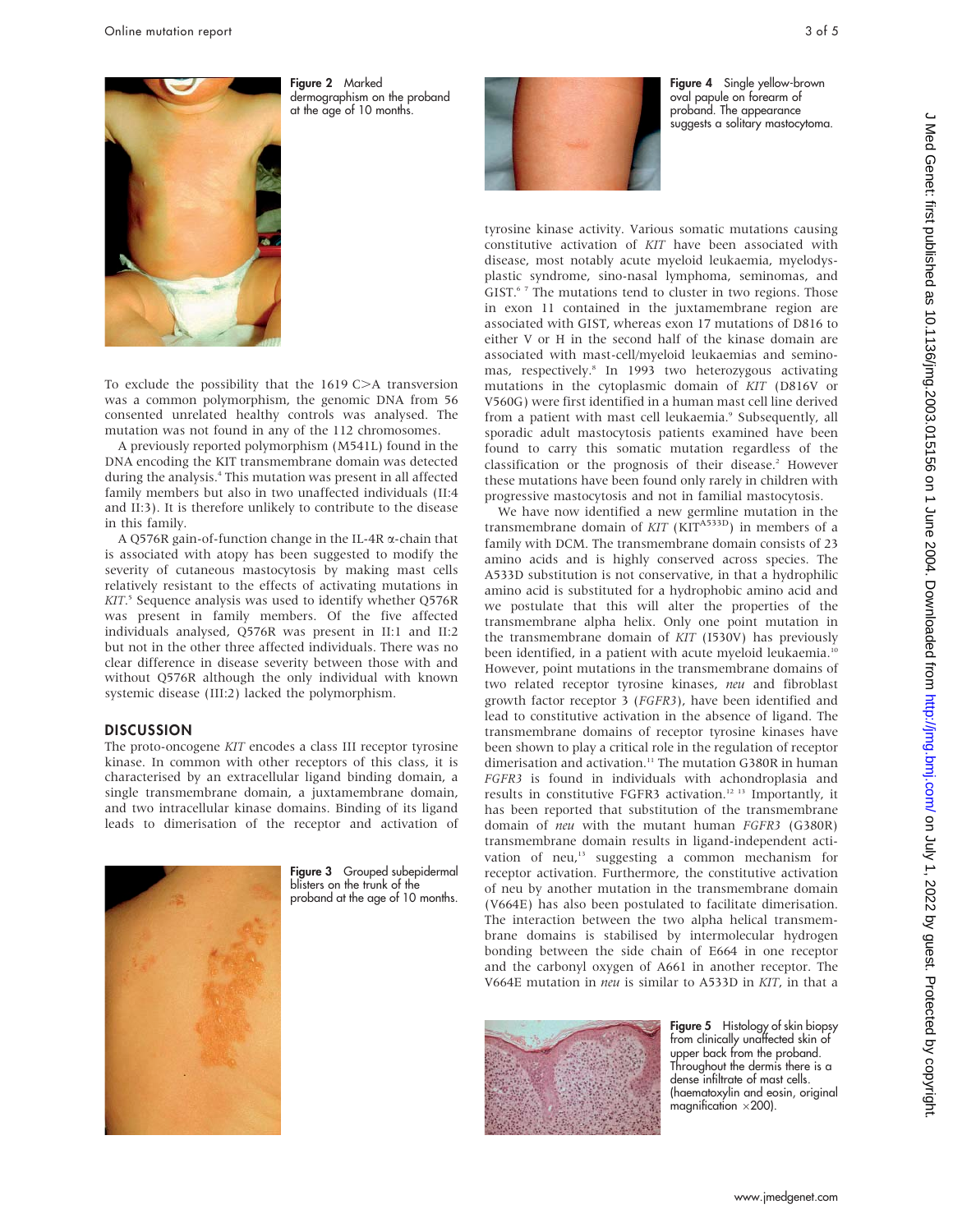| <b>Primer name</b>               | Oligonucleotide                                               | <b>Position</b>            | <b>Exon position</b> | Exon<br>number           |
|----------------------------------|---------------------------------------------------------------|----------------------------|----------------------|--------------------------|
| KIT exon 1F                      | <b>GCATTAACACGTCGAAAGAGC</b>                                  | 6033-6053                  | 6247-6334            | $\mathbf{1}$             |
| KIT exon 1R                      | <b>GTCCTCTCTCCGGATGCAC</b>                                    | 6411-6430                  |                      |                          |
| KIT exon2F                       | <b>GTGCTTTATTTCGCCAAGGA</b>                                   | 43708-43727                | 43768-44037          | $\overline{2}$           |
| KIT exon2R                       | <b>CCTTCTAGACCCAGCCAGAA</b>                                   | 44137-44156                |                      |                          |
| KIT exon3F                       | <b>GGGCCACTAGTCATGAAAGG</b>                                   | 46435-46454                | 46537-46818          | 3                        |
| KIT exon3R                       | GGTGGATCAACGAGAAGAGAA                                         | 46877-46897                |                      |                          |
| KIT exon4F                       | <b>TTGCTGGTACCTTCAGATATG</b>                                  | 47714-47734                | 47883-48019          | $\overline{\mathcal{A}}$ |
| KIT exon4R                       | AGTCGAGGCAGTTTCAGGAC                                          | 48094-48113                |                      |                          |
| KIT exon5F                       | <b>TGGAGAAGTTAATTGCTGCTA</b>                                  | 51872-51892                | 51976-52144          | 5                        |
| KIT exon5R                       | CATTGCAAGAGGCTACAAGGA                                         | 52279-52299                |                      |                          |
| KIT exon6F                       | <b>GGAAATCAACCAATTGTTTTG</b>                                  | 55263-55284                | 55349-55538          | 6                        |
| KIT exon6R                       | <b>CGTGGATTTACGGGTTACAGA</b>                                  | 55609-55629                |                      |                          |
| KIT exon7F                       | <b>CGTTGGTCCCAGATGGAATA</b>                                   | 57582-57601                | 57673-57788          | 7                        |
| KIT exon7R                       | <b>TGCAGCTGTTACAAACACGA</b>                                   | 57839-57858                |                      |                          |
| KIT exon8F                       | <b>CCTTTGAACTTGCTCCCTCA</b>                                   | 71696-71715                | 71830-71944          | 8                        |
| KIT exon8R                       | <b>AAAGCCACATGGCTAGAAAAA</b>                                  | 72061-72081                |                      |                          |
| KIT exon9F                       | AAGTATGCCACATCCCAAGTG                                         | 74025-74045                | 74103-74284          | 9                        |
| KIT exon9R                       | <b>TGACATGGTCAATGTTGGAA</b>                                   | 74355-74374                |                      |                          |
| KIT exon 10,11F                  | <b>GGCTGTGAGTTGGGAGGTG</b>                                    | 75363-75381                | 75464-75570          | 10                       |
| KIT exon 10,11R                  | AACAAAGGAAGCCACTGGAG                                          | 75852-75871                | 75662-75788          | 11                       |
| KIT exon 12,13F                  | <b>ATGGTCCTTCAATTCCACCA</b>                                   | 76006-76025                | 76069-76173          | 12                       |
| $KIT$ exon $12,13R$              | AATCTAGCATTGCCAAAATC                                          | 76430-76450                | 76257-76367          | 13                       |
| KIT exon 14F                     | <b>TGACCACCCTTGGGTATTTT</b>                                   | 77465-77484                | 77581-77731          | 14                       |
| KIT exon 14R                     | <b>GCCTTGATTGCAAACCCTTA</b>                                   | 77785-77804                |                      |                          |
| KIT exon 15F                     | AGGGGATGAGGAGGTAGAGC                                          | 79496-79515                | 79574-79665          | 15                       |
| KIT exon 15R                     | <b>CCATTGGCACTGCTACCATA</b>                                   | 79778-79797                |                      |                          |
| KIT exon 16F                     | <b>GATCTGCCTGCAAGTTCACA</b>                                   | 79996-80015                | 80117-80244          | 16                       |
| KIT exon 16R                     | <b>TGGCTCTAAAATGCTCTGTTC</b>                                  | 80320-80340                |                      | 17                       |
| KIT exon 17F                     | <b>TGAACATCATTCAAGGCGTA</b>                                   | 81142-81161                | 81317-81439          |                          |
| KITexon17R                       | <b>TGTTCAGCATACCATGCAAA</b>                                   | 81587-81606                |                      |                          |
| KITexon18,19F                    | CCACATTTCAGCAACAGCAG                                          | 84594-85092                | 84687-84798          | 18<br>19                 |
| KITexon18,19R                    | <b>ACCCTCAACATCTGGGTTTC</b>                                   | 85073-85092                | 84910-85009          | 20                       |
| KITexon20F                       | <b>TCCATATGTCCAGTTGCATAGC</b>                                 | 85249-85270<br>85579-85598 | 85364-85469          |                          |
| KITexon20R<br>KITexon21F         | <b>GCCCAATTTGCAACCTAAGA</b>                                   | 86479-86498                | 86617-86745          | 21                       |
|                                  | <b>GGCCACAAAGTTCTTGGAAA</b>                                   |                            |                      |                          |
| KITexon21R                       | AGAAAGACAGGATTGCAGTGG                                         | 86856-86876                |                      |                          |
| <b>KIT816F</b>                   | <b>GCAGCCAGAAATATCCTCCTTA</b>                                 |                            |                      |                          |
| <b>KIT816R</b><br><b>KIT560F</b> | <b>GCAGGACTGTCAAGCAGAGAATG</b><br><b>ATCGTAGCTGGCATGATGTG</b> |                            |                      |                          |
| <b>KIT560R</b>                   | <b>GCCACTGGAGTTCCTTAAAGTC</b>                                 |                            |                      |                          |
| IL-4RAF                          | <b>GAAACCTGGGAGCAGATCCT</b>                                   |                            |                      |                          |
| IL-4RAR                          | <b>GCCTTGTAACCAGCCTCTCC</b>                                   |                            |                      |                          |

hydrophobic amino acid side chain in the transmembrane domain is substituted by an acidic side chain. It has been shown that an apparently complex transmembrane domain can be substituted by simple sequences of repeated residues that will dimerise, provided that amino acids capable of hydrogen bonding are included at appropriate positions.<sup>14</sup> Zhou et al investigated the ability of polar side chains (N, D, Q, E, H, S, Y, and T) to mediate transmembrane helix association and demonstrated that D, Q, and E induce strong helix association.<sup>15</sup> Further studies have shown that D induces the strongest homo-oligomeric association.<sup>16 17</sup> These findings support our hypothesis that the A533D mutation we have reported in the KIT transmembrane domain induces ligand-independent dimerisation and activation of KIT by forming hydrogen bonds between receptor monomers.

In summary we have demonstrated a novel germline mutation in KIT in DCM. To our knowledge, this is the first report of familial DCM affecting three generations and the first report of a germline KIT mutation in this condition. There have been two reports of germline KIT mutations in families in which GISTs were inherited.<sup>18 19</sup> An Italian family has been described in which the mother had multiple GIST and her son had urticaria pigmentosa. Both were found to have a germline V559A mutation in KIT.<sup>20</sup> The therapeutic efficacy of the tyrosine kinase inhibitor, Imatinib, in GIST<sup>21</sup> raises the possibility of developing selective treatment using tyrosine kinase antagonists in some forms of cutaneous mastocytosis.

#### Authors' affiliations .....................

X Tang, M Boxer, Department of Medical Genetics, University of Glasgow, Glasgow G11 6NT, Scotland, UK

A Drummond, M Hodgins, A D Burden, Department of Dermatology, University of Glasgow, Glasgow G11 6NT, Scotland, UK

P Ogston, Department of Pathology, University of Glasgow, Glasgow G11 6NT, Scotland, UK

X Tang was funded by a grant for outstanding scholars from Shandong Province of PR China and by the Scott Bequest of the University of Glasgow Department of Dermatology.

Conflict of interest: none declared.

Correspondence to: Dr A D Burden, University Department of Dermatology, Western Infirmary, Glasgow G11 6NT, Scotland, UK; david.burden@northglasgow.scot.nhs.uk

Received 9 December 2003 Accepted 11 December 2003

#### REFERENCES

1 Valent P, Horny H-P, Escribano L, Longley BJ, Li CY, Schwartz LB, Marone G, Nunez R, Akin C, Sotlar K, Sperr WR, Wolff K, Brunning RD, Parwaresch RM, Austen KF, Lennert K, Metcalfe DD, Vardiman JW, Bennett JM. Diagnostic criteria and classification of mastocytosis: a consensus proposal. Leuk Res 2001;25:603–5.